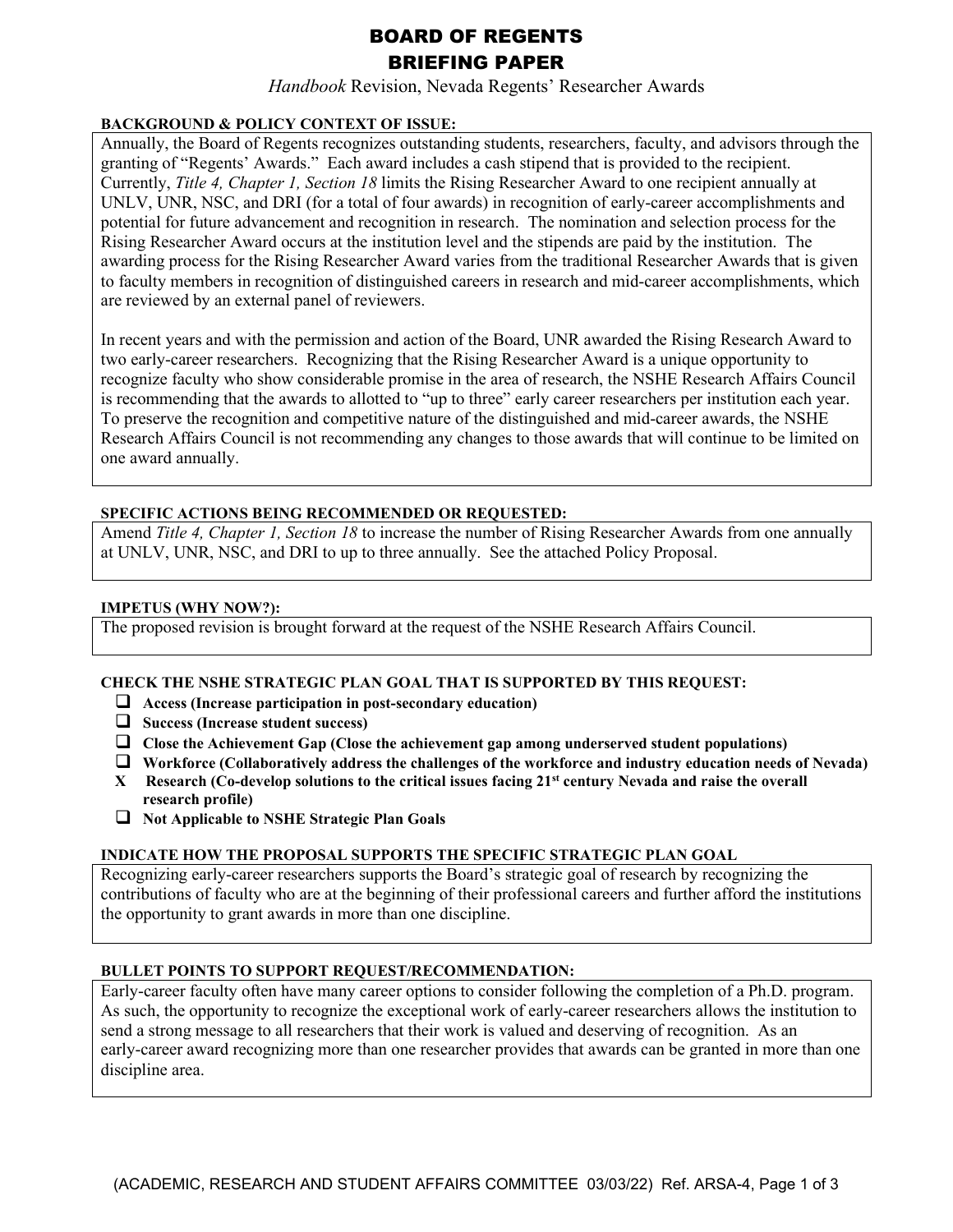#### **POTENTIAL ARGUMENTS AGAINST THE REQUEST/RECOMMENDATION:**

None have been brought forward.

## **ALTERNATIVE(S) TO WHAT IS BEING REQUESTED/RECOMMENDED:**

The Board may consider no action, whereby the limitation of one award per institution (at UNLV, UNR, NSC and DRI) will stand and therefore additional awards will not be granted.

## **RECOMMENDATION FROM THE CHANCELLOR'S OFFICE:**

The Chancellor's Office supports the proposal as written.

#### **COMPLIANCE WITH BOARD POLICY:**

**O** Consistent With Current Board Policy: Title  $\#$  Chapter  $\#$  Section  $\#$ 

**X** Amends Current Board Policy: *Title 4, Chapter 1, Section 18*

Amends Current Procedures & Guidelines Manual: Chapter # Section #

 $\Box$  Other:

**X** Fiscal Impact: Yes\_\_**X**\_\_\_ No\_\_\_\_\_

 Explain: *The Rising Researcher Award includes a \$2,000 cash stipend that is paid by the awarding institution. Institutions who award multiple awards will provide the cash stipend for each award recipient up to three awards.*